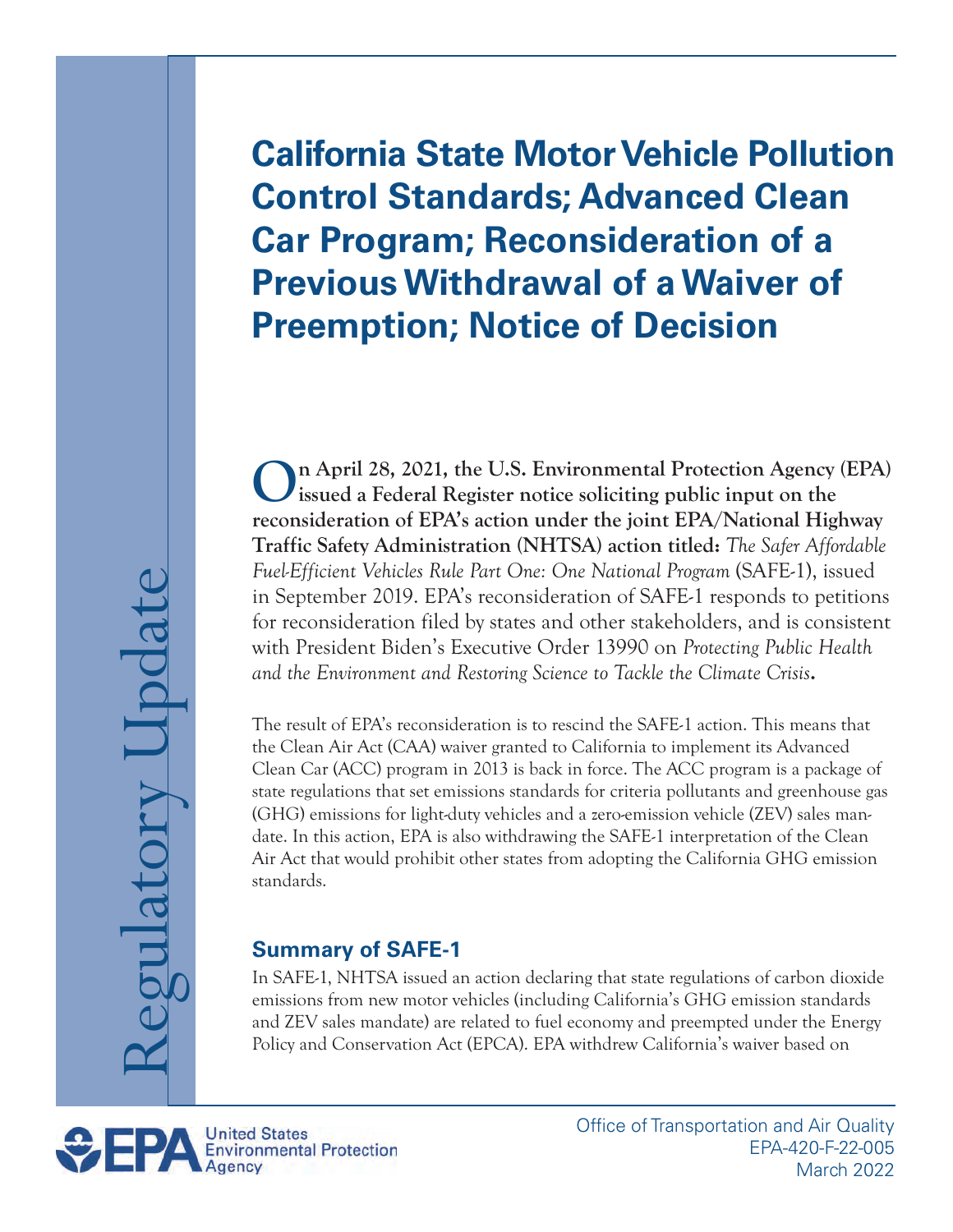NHTSA'S EPCA preemption action as well as a new interpretation and application of a waiver criterion within the CAA that resulted in EPA determining that California does not need its GHG emission standards and ZEV sales mandate to meet compelling and extraordinary conditions in the state. SAFE-1 also included a new interpretive view of CAA section 177 which would preclude states from adopting California's GHG emissions standards.

## **Summary of EPA's Final Decision Regarding Its Reconsideration of SAFE-1**

EPA's Notice of Reconsideration of SAFE-1, issued on April 28, 2021, sought public comment on whether the decision to withdraw portions of California's 2013 ACC program waiver was a valid and appropriate exercise of the Agency's authority. EPA has determined that SAFE-1 was an inap propriate exercise of the agency's authority and rescinds that action in this final determination. The final decision is based on the following:

- EPA's finding that the limited authority to reconsider a prior CAA waiver was not properly exercised in the SAFE-1 action. EPA believes it may only reconsider a previously granted waiver to address a clerical or factual error or mistake, or where information shows that factual circumstances or conditions related to the waiver criteria evaluated when the waiver was granted have changed so significantly that the propriety of the waiver grant is called into doubt. EPA has determined that there were no factual errors in the ACC program waiver granted in 2013, and thus the SAFE-1 action was not properly based on findings of factual error.
- A determination that the Agency's action to withdraw California's waiver on the basis of NHTSA's preemption regulation under EPCA was inappropriate and in conflict with EPA's longstanding waiver practice. In addition, EPA has determined that NHTSA's subsequent repeal of its regulation and other pronouncements in SAFE-1 regarding EPCA preemption effectively removes the underpinning for SAFE-1 on this basis, and thus it is appropriate to rescind the waiver withdrawal that was based on NHTSA's finding of preemption.
- EPA's finding that it was inappropriate to withdraw California's waiver under a new interpretation of CAA section 209(b)(1)(B) that was inconsistent with Congressional intent, and which discounts the interrelated nature of CARB's motor vehicle emission standards and California's air quality problem. EPA has determined that the record from both the ACC program waiver action and the SAFE-1 proceedings demonstrated that California has a need for its GHG standards and ZEV sales mandate under both the traditional interpreta tion (assessing the need for the "motor vehicle emission program") and the SAFE-1 interpretation of section 209(b)(1)(B) (assessing the need for the specific emission standards in the waiver request). EPA has confirmed that the traditional interpretation of section 209(b) (1)(B) was appropriate and continues to be the proper interpretation in the wake of the rescission of the SAFE-1.
- A determination that it was inappropriate, within a waiver proceeding, to provide an interpretive view of section 177 in SAFE-1. States may adopt California's new motor vehicle emission standards that have received a waiver. Section 177 does not describe a direct approval role for EPA. States may choose to submit these adopted standards to EPA as part of a SIP request but are not obligated to do so. If a State makes a SIP submission that includes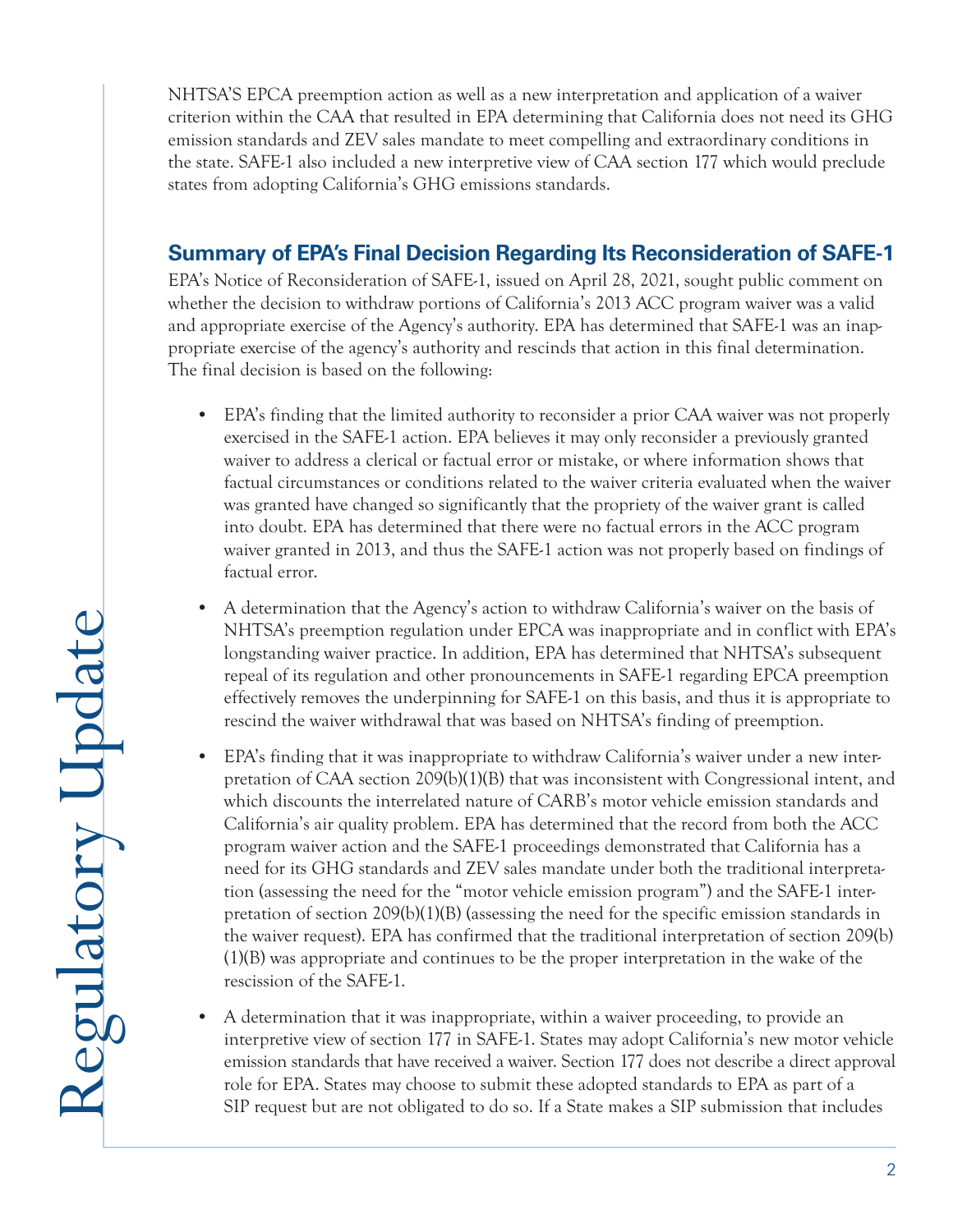standards adopted under section 177, EPA's role is to review them the same way that EPA reviews all SIP revisions a state submits, via a notice and comment process, to ensure that the submission meets all statutory and regulatory requirements.

### **Clean Air Act Legal Framework Regarding State Emissions Standards for New Motor Vehicles**

- CAA section 209(a) preempts states and political subdivisions from adopting and enforcing standards related to the control of emissions from new motor vehicles and new motor vehicle engines.
- CAA section 209(b) allows California to enforce emission standards for new motor vehicles and engines if EPA grants a waiver from the preemption contained in CAA section 209(a).
- CAA Section 209(b) requires that EPA grant a waiver unless it finds that California:
	- was arbitrary and capricious in its finding that its standards are, in the aggregate, at least as protective of public health and welfare as applicable federal standards;
	- does not need such standards to meet compelling and extraordinary conditions; or
	- such standards that are not consistent with Section 202(a) of the Clean Air Act.
- Section 177 of the CAA allows other States to adopt California's new motor vehicle emission standards for which EPA has granted a waiver if other specified criteria in section 177 are met.

#### **Key Milestones**

- In **2012**, the CARB finalized the ACC program. The program combined control of smog and soot-causing pollutants and greenhouse gas emissions into a single coordinated package of requirements for passenger cars, light-duty trucks, and medium-duty passenger vehicles, and set requirements for sales of ZEVs in the state.
- In **2013**, EPA granted a waiver of CAA section 209 preemption for California's ACC regulations.
- In **2018**, EPA and NHTSA issued a joint proposal titled *The Safer Affordable Fuel-Efficient (SAFE) Vehicles Rule for Model Years 2021-2026 Passenger Cars and Light Trucks*. In this action, EPA proposed to weaken the federal greenhouse gas emissions standards for light duty vehicles for model years 2021-2026 and withdraw the waiver for the ACC program GHG emission standards and ZEV sales mandate.
- In **September 2019**, NHTSA and EPA issued the SAFE-1 final action. In SAFE-1, EPA withdrew the ACC waiver issued in 2013 as it relates to GHG emission standards and the ZEV sales mandate. In the same action, NHTSA codified text and provided pronounce ments finding that state or local regulations of tailpipe carbon dioxide emissions (including